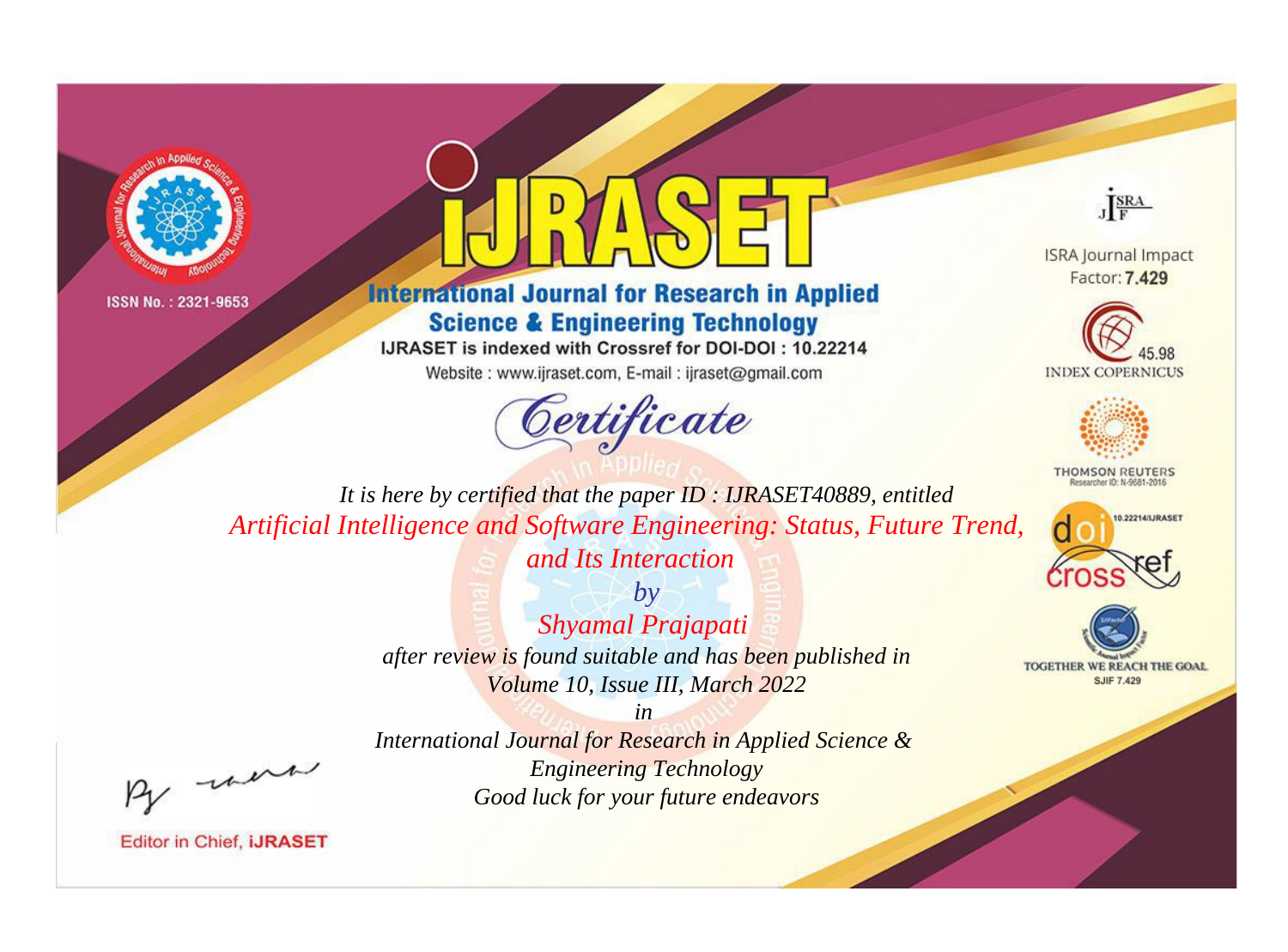



**International Journal for Research in Applied Science & Engineering Technology** 

IJRASET is indexed with Crossref for DOI-DOI: 10.22214

Website: www.ijraset.com, E-mail: ijraset@gmail.com





**ISRA Journal Impact** Factor: 7.429





**THOMSON REUTERS** 



TOGETHER WE REACH THE GOAL **SJIF 7.429** 

*It is here by certified that the paper ID : IJRASET40889, entitled Artificial Intelligence and Software Engineering: Status, Future Trend, and Its Interaction*

> *by Bhagirath Prajapati after review is found suitable and has been published in Volume 10, Issue III, March 2022*

> *in International Journal for Research in Applied Science & Engineering Technology Good luck for your future endeavors*

, un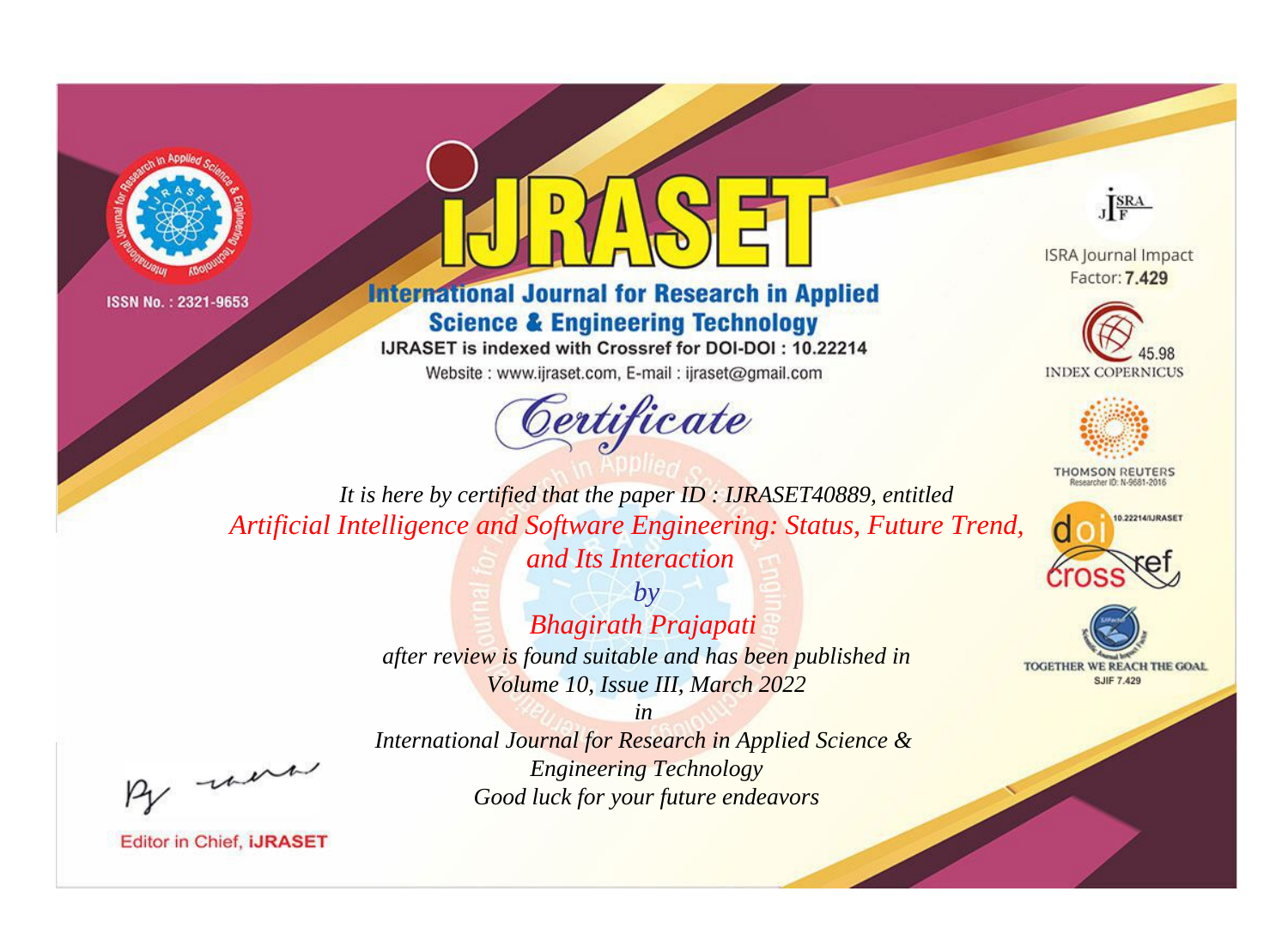



## **International Journal for Research in Applied Science & Engineering Technology**

IJRASET is indexed with Crossref for DOI-DOI: 10.22214

Website: www.ijraset.com, E-mail: ijraset@gmail.com





**ISRA Journal Impact** Factor: 7.429





**THOMSON REUTERS** 



TOGETHER WE REACH THE GOAL **SJIF 7.429** 

*It is here by certified that the paper ID : IJRASET40889, entitled Artificial Intelligence and Software Engineering: Status, Future Trend, and Its Interaction*

> *by Sudhir Vegad after review is found suitable and has been published in Volume 10, Issue III, March 2022*

> > *in*

, un

*International Journal for Research in Applied Science & Engineering Technology Good luck for your future endeavors*